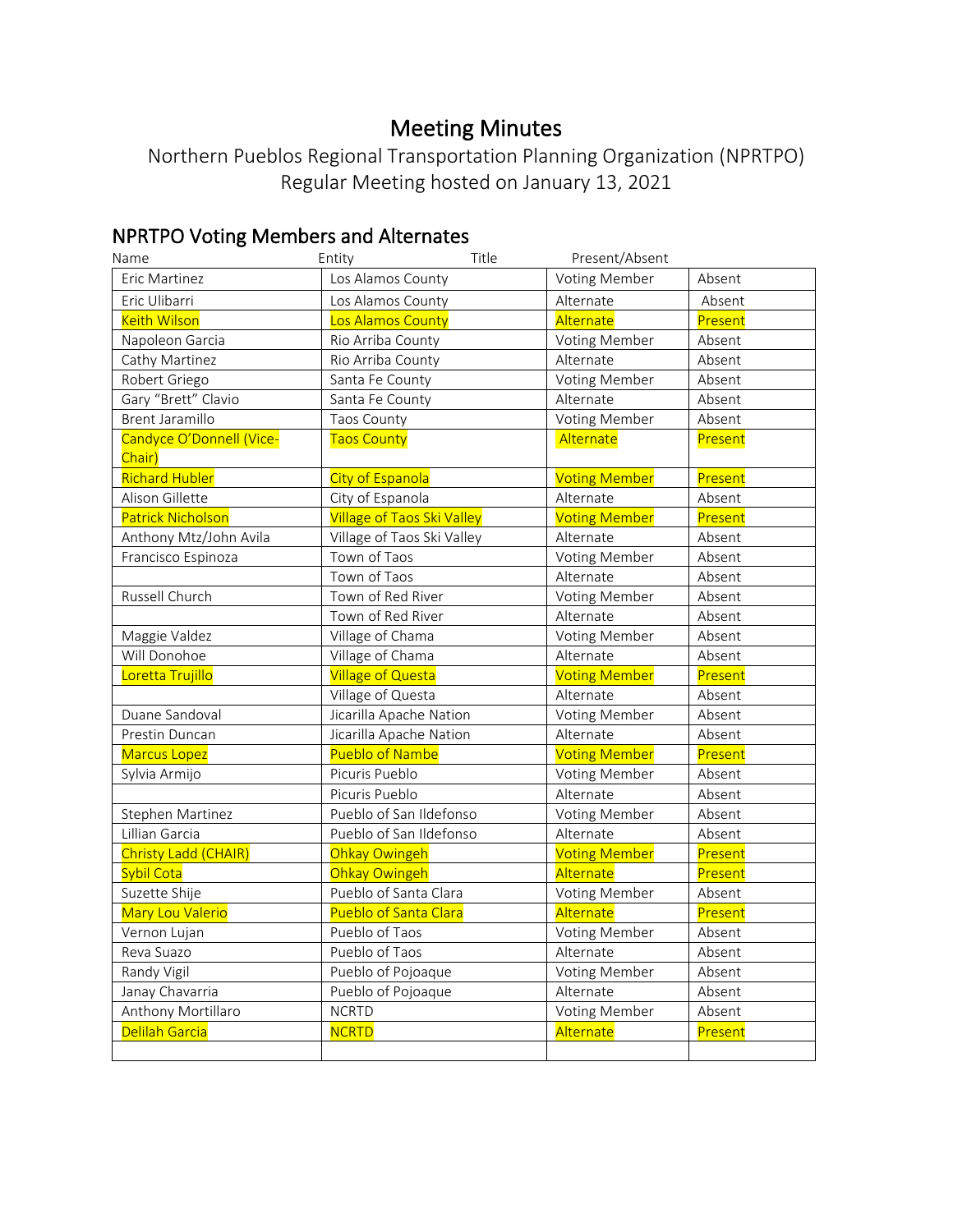#### NCNMEDD/NPRTPO Staff

| Lesah Sedillo | NCNMEDD - Community Development Director |
|---------------|------------------------------------------|
| Steve Fischer | NCNMEDD-Transportation Planner           |

## NMDOT Staff

| Joseph Moriarty | NMDOT GTG Liaison                       |
|-----------------|-----------------------------------------|
| James Mexia     | <b>NMDOT Technical Support Engineer</b> |
| Ron Shutiva     | NMDOT Tribal Liaison                    |

## Guests

#### I. Call Meeting to Order

Chairwoman Ladd, Ohkay Owingeh, called the meeting to order at 10:03 AM. Chairwoman Ladd called on Keith Wilson, Los Alamos County, to conduct the pledge of allegiance.

#### II. Pledge of Allegiance

Chairwoman Ladd, Ohkay Owingeh, called on Governor Ron Shutiva, NMDOT Tribal Liaison, to make the pledge of allegiance.

#### III. Welcome and Introductions/Public Comments:

Chairwoman Ladd, Ohkay Owingeh, asked if there were any members of the public and to announce themselves. No one stepped forward. The Chairwoman asked Steve Fischer, NCNMEDD, to conduct a roll call.

## IV. Approval of the Agenda:

Chairwoman Ladd, Ohkay Owingeh, called for an approval of the agenda. Keith Wilson, Los Alamos County, moved to approve the agenda. Patrick Nicholson, Village of Taos Ski Valley, seconded the motion to approve the agenda.

Roll Call Vote:

| Entity              | <b>Voting Member</b>  | Vote |
|---------------------|-----------------------|------|
| Los Alamos County   | Keith Wilson          | Yes  |
| <b>Taos County</b>  | Candyce O'Donnell     | Yes  |
| City of Española    | <b>Richard Hubler</b> | Yes  |
| Village of Questa   | Loretta Trujillo      | Yes  |
| Village of Taos Ski | Patrick Nicholson     | Yes  |
| Valley              |                       |      |
| Pueblo of Nambe     | Marcus Lopez          | Yes  |
| Ohkay Owingeh       | Christy Ladd, Sybil   | Yes  |
|                     | Cota                  |      |
| Pueblo of Santa     | Mary Lou Valerio      | Yes  |
| Clara               |                       |      |
| <b>NCRTD</b>        | Delilah Garcia        | Yes  |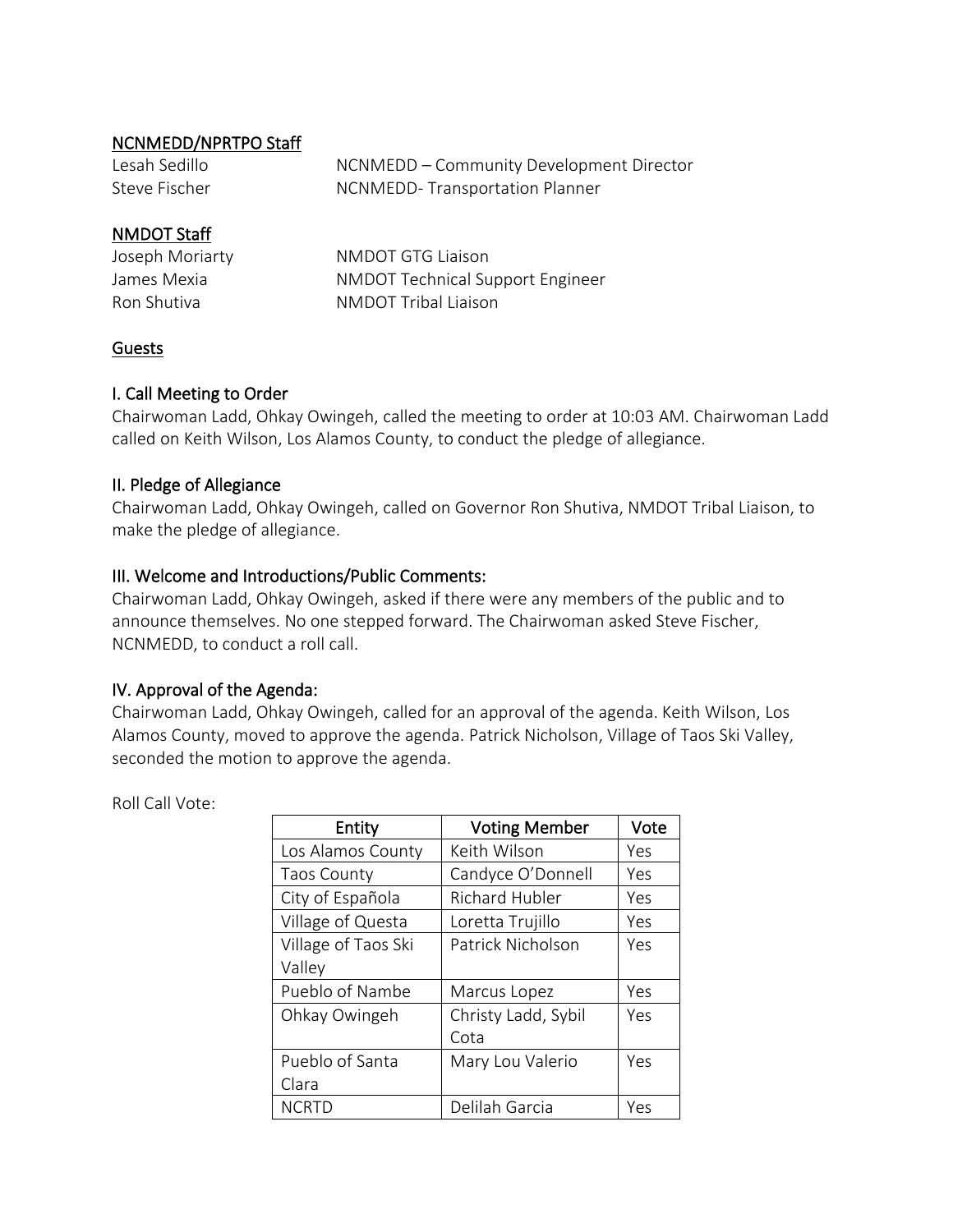## V. Approval of the Minutes: November 4, 2020 - Special Zoom Meeting

Chairwoman Ladd, Ohkay Owingeh, opened the floor up to any questions regarding the minutes. Keith Wilson, Los Alamos County, made the motion to approve. Mary Lou Valerio, Pueblo of Santa Clara, seconded the motion.

Roll Call Vote:

| Entity              | <b>Voting Member</b>  | Vote    |
|---------------------|-----------------------|---------|
| Los Alamos County   | Keith Wilson          | Yes     |
| <b>Taos County</b>  | Candyce O'Donnell     | Yes     |
| City of Española    | <b>Richard Hubler</b> | Abstain |
| Village of Questa   | Loretta Trujillo      | Yes     |
| Village of Taos Ski | Patrick Nicholson     | Abstain |
| Valley              |                       |         |
| Pueblo of Nambe     | Marcus Lopez          | Yes     |
| Ohkay Owingeh       | Christy Ladd, Sybil   | Yes     |
|                     | Cota                  |         |
| Pueblo of Santa     | Mary Lou Valerio      | Yes     |
| Clara               |                       |         |
| <b>NCRTD</b>        | Delilah Garcia        | Abstain |

# VI. Action/Discussion: NPRTPO Draft Rating and Ranking Document

Steve Fischer, NCNMEDD, pulled up the most recent list of entities in compliance with federally eligible projects (TAP, RTP, CMAQ) as a quick reminder before going into the R&R document. Chairwoman Ladd, Ohkay Owingeh, said that this item was not on the agenda and thus could be a point of confusion for members. Steve Fischer said that he wanted a chance to bring it up so it could be revisited during the project list update or program manager updates but can put a hold on that discussion for a later time. Lesah Sedillo, NCNMEDD, reminded members that Steve had been updating members of these requirements during past program manager updates and this list had been requested from NMDOT so she wanted a chance to provide further information on this. The Chairwoman thanked Lesah for the explanation and the discussion was moved to the program manager updates.

Steve Fischer, NCNMEDD, brought up the draft R&R spreadsheet. He noted that there was an emphasis to keep it simple but hit all the major points because the RTPO would need to process quite a bit of projects at the next meeting. Steve went through all the major sections and opened the floor up to discussion from the board. Patrick Nicholson, Village of Taos Ski Valley, requested that instead of allocating points, assign 25% to each of the four categories. Steve Fischer agreed.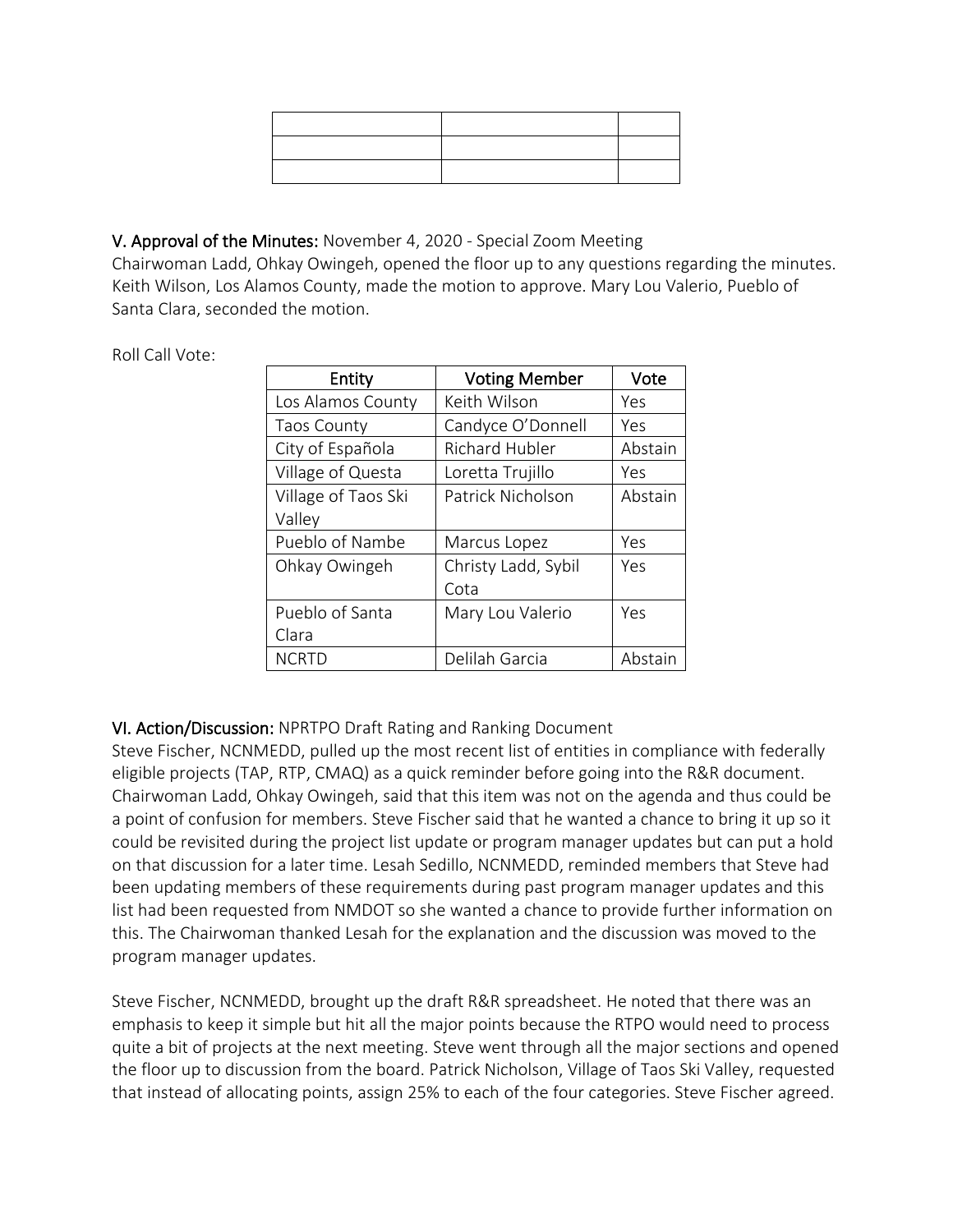Vice Chairwoman O'Donnell asked if a category be added whether an entity has passed a resolution in support of the project. Chairwoman Ladd agreed and suggested that be a y/n question. Steve Fischer asked that if that was a requirement to get R&R'ed in the first place, it would be assumed that all projects would meet that requirement already? Richard Hubler, City of Española, said that he believed that that is addressed in the preliminary PFF. Chairwoman Ladd recommended that under the second point under justification, that safety be added. Patrick Nicholson seconded that suggestion. Chairwoman Ladd asked Steve to clarify the percentage points under some of the subcategories. He explained that that was based on a previous R&R document. Keith Wilson, Los Alamos County, said that he agrees with Patrick Nicholson's point of equally weighting each of the categories and that whether it's ranked on a point scale or percent range each section would by default count towards 25%.

Steve Fischer suggested that each of the main sections count for a total of 10 points with each sub-category being ranked on a 0-5 basis. Richard Hubler, Espanola, asked if 1-3 would work instead of 1-5 to make it simpler. He also asked that if a section was not applicable, is there a way for project to not lose points to other projects that are given points for the same section? Keith Wilson said that more options (1-5) might allow for more opportunity to spread the scoring. James Mexia, District 5, agreed with Keith that 1-5 would be better at differentiating the scoring between projects which is the point of the rating and ranking process. Steve Fischer, NCNMEDD, said that a solution to a section that is not applicable is taking away the point total for that section, for that project, to calculate the percent total out of 35 points, or 30 points, instead of the maximum total of 40.

Vice Chairwoman O'Donnell, Taos County, said that under the section "secured other funding sources" could potentially discriminate against entities with less resources or money. Keith followed up saying that he does not want this to be confused with secured matching funds. Richard Hubler said that certain projects do not require another secured funding source and think this should not downgrade a project. He asked Steve Fischer to clarify this. Lesah Sedillo, NCNMEDD, said that various programs statewide do put emphasis on secured other funding sources such as tying in capital outlay for federal or state projects and that this is a criteria that's taken into account for the funding of projects. It shows that entities have taken extra steps to secure a project and that it is tied into a larger picture of local and statewide needs with support at multiple levels. However, Lesah does see the Vice Chairwoman's concern regarding smaller entities with less resources. The explanation provided was the rationale for putting that section into the criteria, but we can certainly take it out or change the language if the members believe that's what's best. Richard Hubler, Espanola, said that the explanation makes sense and that funding sources usually have a timeline attached to its funds which could lend to a project being more prioritized due to its tie to other state and federal funds and the requirements that those funds impose. But he does believe that these criteria could exclude smaller projects and pushes them to the bottom of the list. The Chairwoman agreed with the points brought up but said that she worries that by not ranking projects that are most likely to be funded by the state, that no projects from NP will be funded at that level.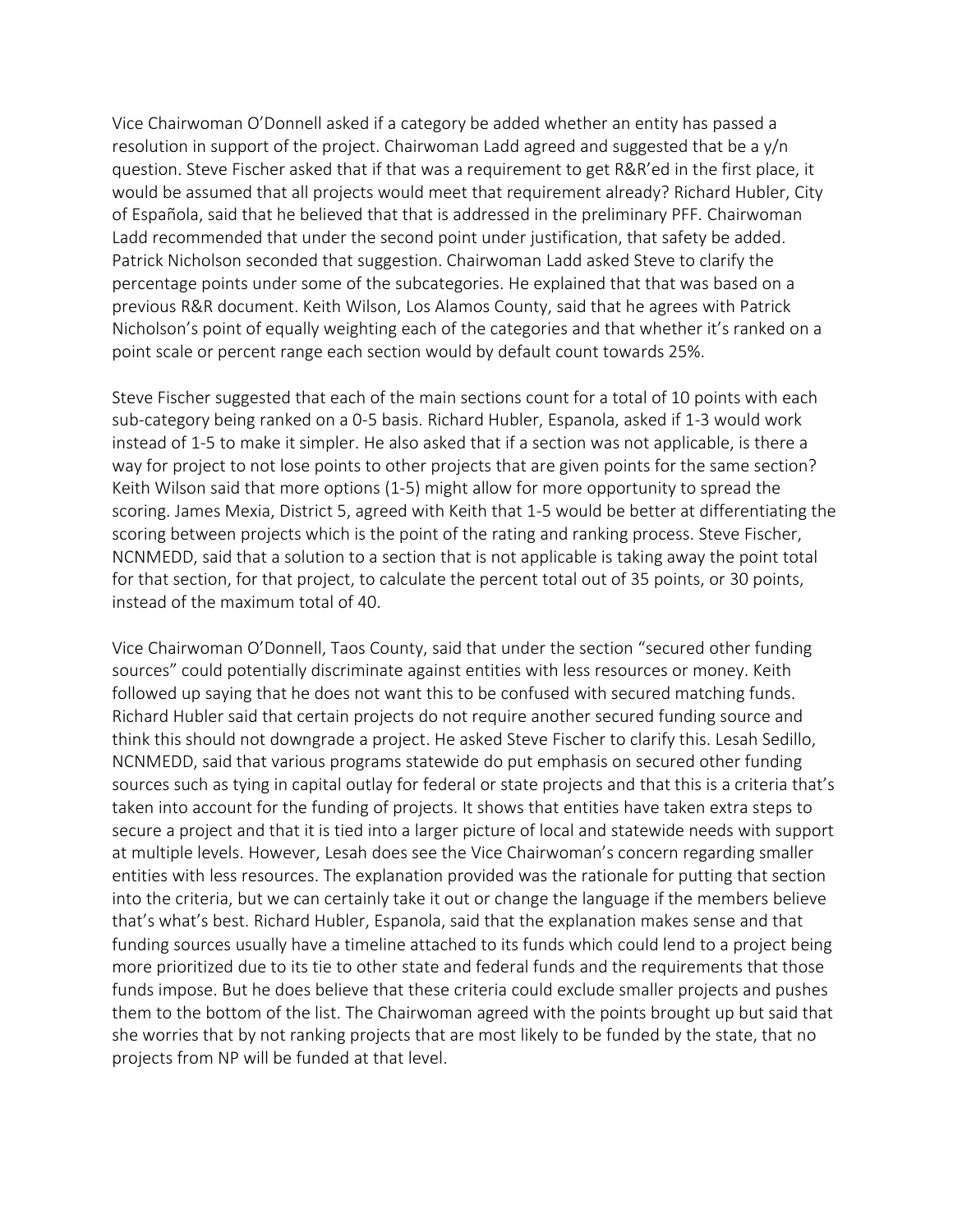Keith Wilson, Los Alamos County, recommended moving "matching funds" to the planning section. He also mentioned that although certain projects may be marked down by not having secured other funds, there are 7 other categories that provide opportunities for a strong project to make up lost points. Vice Chairwoman O'Donnell said that another option to make "secured other funding sources" have less percentage of the total points. Keith replied saying that by not accounting for funding in planning and project readiness and having another category in planning account for a different factor that it does the job of lessening it's overall weight. Richard Hubler, Espanola, agreed with Keith that matching funds could be the minimum and that securing other funds can give projects extra points.

Chairwoman Ladd, Ohkay Owingeh, asked Steve why 30% or more project design was a criterion under project readiness. Steve explained that 30% was the criteria that the environmental division gave for when a project can move forward with the environmental review process. The Chairwoman said that it does not make sense for a design project to need 30% design to secure funding. Steve said that he could broaden that language to include a multitude of project types (planning, design, construction, etc.). James Mexia, District 5, suggested that instead of having "project" readiness, to change it to "request" readiness because the requests will vary in type. Steve suggested that if the language is broad that there only be one section under request readiness. Keith re-stated that this section is dedicated to show where the request is in along the process.

Richard Hubler, Espanola, asked if this document will be revisited in the next meeting or if it needs to be finalized this meeting. Lesah Sedillo said that the next meeting will be the Rating and Ranking meeting and that the ZIPPER meeting will be held in March. She said that we need to have a finalized version of this document before the February meeting. Vice Chairwoman O'Donnell requested that federal be added to the planning category in "support from state and federal agencies". She also wanted to add that if an entity does not have their ADA plan that they be disqualified and whether there should be a section dedicated to past or current audit findings. Richard Hubler, Espanola, said that ADA and Title VI compliance is a pre-requisite for getting a PFF signed before it is ranked. Joseph Moriarty said that, yes that is correct and that those PFF meetings will act as a pre-filter to ensure regulatory compliance.

Keith asked whether "consistency with or compliance with" planning documents could be better language under the Planning section and if support with other coordinating agencies is an overlap with project description where it says, "level of coordination with RTPO, NMDOT…". Richard Hubler said that one gets at how much the request fits into a bigger plan: a community plan or transportation plan but may not have been coordinated with other entities. One gets at: has this been thought through and does it meet the needs outlined in a planning document/study, and the other one is have you worked with other partners.

Vice Chairwoman O'Donnell, Taos County, asked to clarify how the points will be distributed. Richard said that what others had said was to make every section equal points to count towards 25% each, with each section counting 10 points and each sub-category counting towards 5 points each. Steve used his screen share to illustrate this further and put the point range under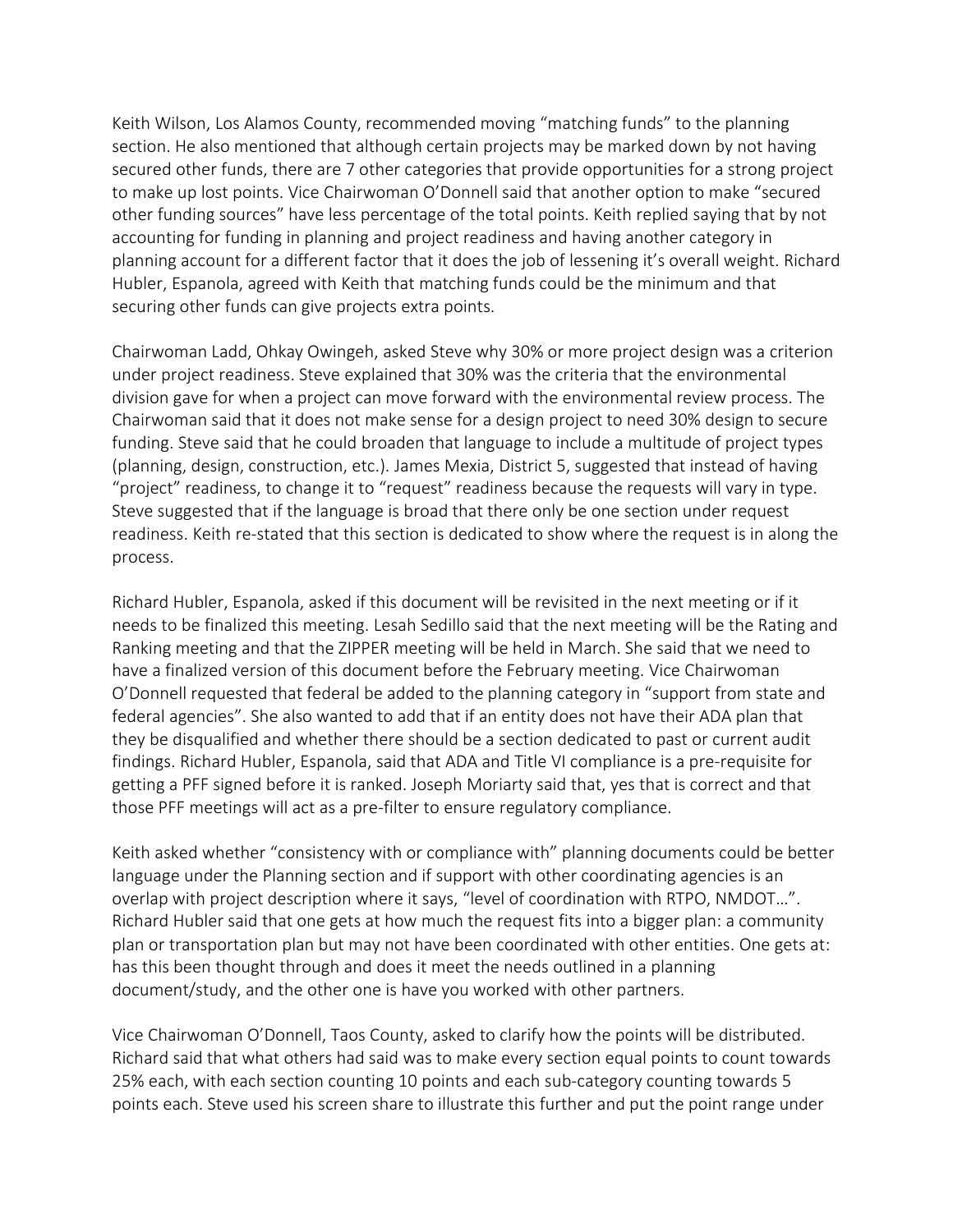the point's column. The Chairwoman asked what the final document will look like. Steve Fischer clarified that this document will be translated to a google form format to avoid confusion.

No other comments were made, and so Chairwoman Ladd called on a motion to approve the document. Richard Hubler, City of Espanola, made the motion to approve. Vice Chairwoman O'Donnell seconded the motion. All members voted in favor.

| Entity              | <b>Voting Member</b> | Vote    |
|---------------------|----------------------|---------|
| Los Alamos County   | Keith Wilson         | Yes     |
| <b>Taos County</b>  | Candyce O'Donnell    | Yes     |
| City of Española    | Richard Hubler       | Abstain |
| Village of Questa   | Loretta Trujillo     | Yes     |
| Village of Taos Ski | Patrick Nicholson    | Yes     |
| Valley              |                      |         |
| Pueblo of Nambe     | Marcus Lopez         | Yes     |
| Ohkay Owingeh       | Christy Ladd, Sybil  | Yes     |
|                     | Cota                 |         |
| Pueblo of Santa     | Mary Lou Valerio     | Yes     |
| Clara               |                      |         |
| <b>NCRTD</b>        | Delilah Garcia       | Yes     |

Roll Call Vote:

## VII. Discussion: Regional Transportation Plan Update

Chairwoman Ladd opened the floor to Steve Fischer to update the members on the RTP update. Steve went through the survey section and the finalized formatting of the Goals and Strategies section and also notified members that he will begin implementing past data reports as well as new resources made available through NMDOT and sent by Joseph Moriarty. Chairwoman Ladd asked Steve what the next steps were. He said that the survey section and the beginnings of the data section will be available next meeting. Previously, he had loosely committed to a final date of the end of January but wishes to extend it to implement the rolling statewide planning documents made available from the state DOT. Lesah Sedillo also mentioned implementing the results of the Rating and Ranking and the ZIPPER meetings into the plan. Ron Shutiva, NMDOT, requested that Steve reach out to the entities to get an updated member list.

Joseph Moriarty seconded Steve in waiting to incorporate the statewide planning resources that will become available through 2021. Vice Chairwoman O'Donnell said that she received the DOT fatality reports up to 2020 and if there was a way to work a chart into the document and if it's possible, she could send it to Steve where he could break down the various counties and communities. Steve said that it is his intention of breaking down the data by county.

No more comments were made and so Chairwoman Ladd moved on to the next item.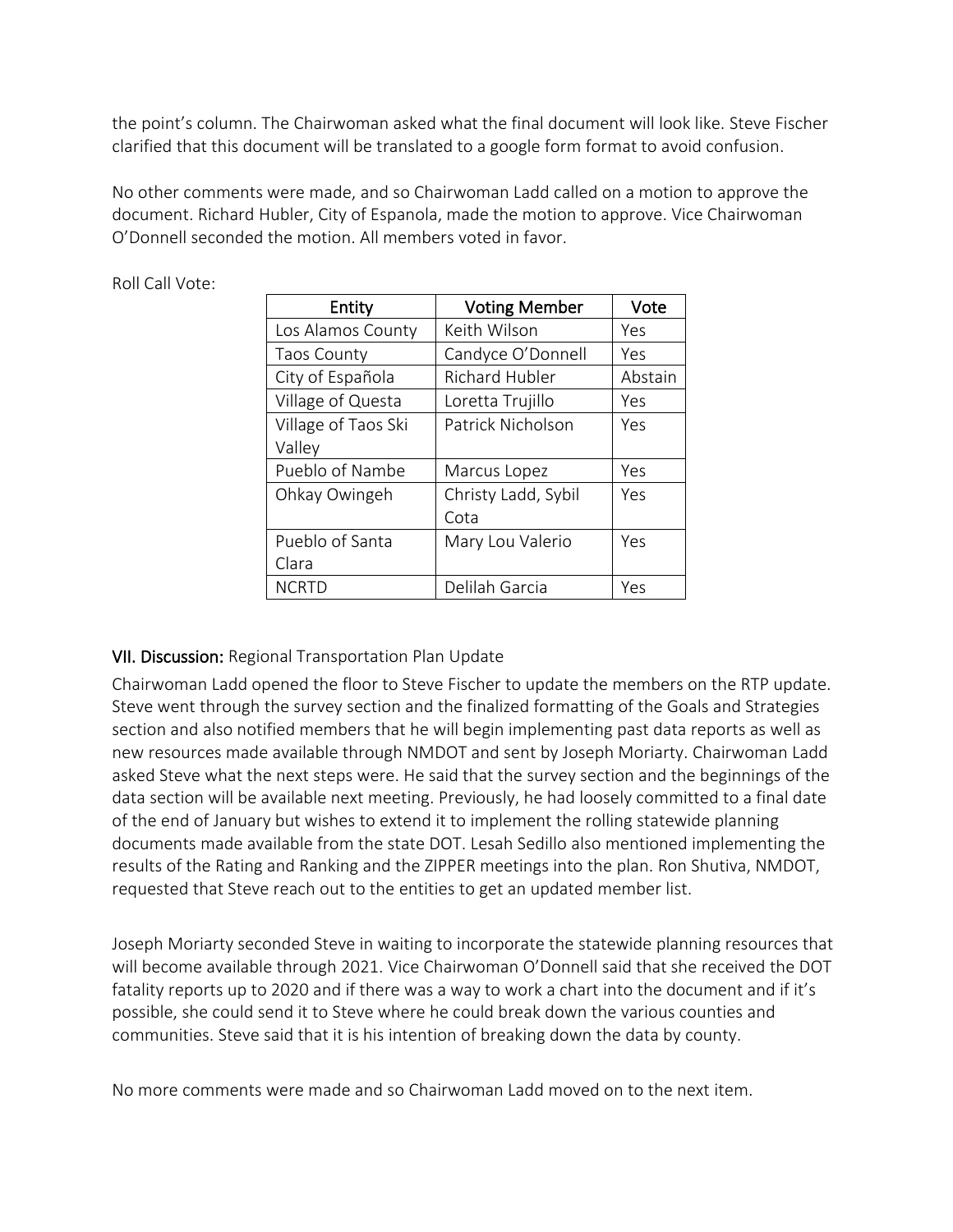## VIII. Discussion: Updated project lists for the State-Transportation Project Fund

## and RTIPR

James Mexia updated the members on the PFFs. The October submissions were preliminarily reviewed and are undergoing environmental review. The two received on January 4<sup>th</sup> have been submitted to the Environmental Bureau and he has not heard back from them yet. James will put out an inquiry to the Environmental Division to hear back quickly regarding those.

## IX. NMDOT Updates

a. District 5

b. Planning: Joseph Moriarty reminded members that the non-metro consultation survey is still open and that they urge members to take that if they have not already. He asked if the RTPO staff to send one more reminder before the closing of the survey on January 18<sup>th</sup>. He said that the reimbursement packets are due January 25<sup>th</sup>. The Regional Work Programs second quarter formal amendment deadlines are February 1<sup>st</sup>. NMDOT intends to issue a consolidated call for projects for TAP, RTP, and CMAQ projects in the spring of 2021. The tentative target date to issue the call is May.

c. Tribal Liaison: Ron Shutiva did not have many updates. He is working on the tribal contact listing and has been coordinating to get that list up to date. A couple tribes have not gotten back to him regarding their new officials, but new info is still coming in. He reminded the members that the state legislature is going into session next week.

d. LTAP Board: Chairwoman Ladd reminded members that capital outlay requests are due February 11<sup>th</sup>. She said that LTAP trainings are coming up and are low in cost (about \$25).

# X. Member Input on Training and Presentations for NPRTPO

Richard Hubler, City of Espanola, requested that a training be made available for the federal funding sources. Joseph Moriarty said that Maggie Moore and Sky Tallman have given presentations on Federal projects in the past and that Joe can relay that request to those individuals. The Chairwoman asked if it was Richard's request to get that on next meeting's agenda? Richard Hubler said that he was thinking in March due to the rating and ranking taking place next meeting and the call for projects being held in May. The Vice Chairwoman seconded this request for a presentation. No other comments were made, and the Chairwoman concluded this item.

# XI. NPRTPO Planner/Program Manager Updates

Chairwoman Ladd, Ohkay Owingeh, opened the floor up to Steve with any updates. Lesah Sedillo started the discussion after Steve Fischer brought up the compliance document. This document is as of 2019 but Lesah was told this was the most current. She warned members that unless those documents are submitted for review, compliance cannot be determined and therefore, you would not be available for federal funding. Vice Chairwoman O'Donnell, Taos County, asked what the certified letter requirement meant. Lesah answered by saying that two different set of